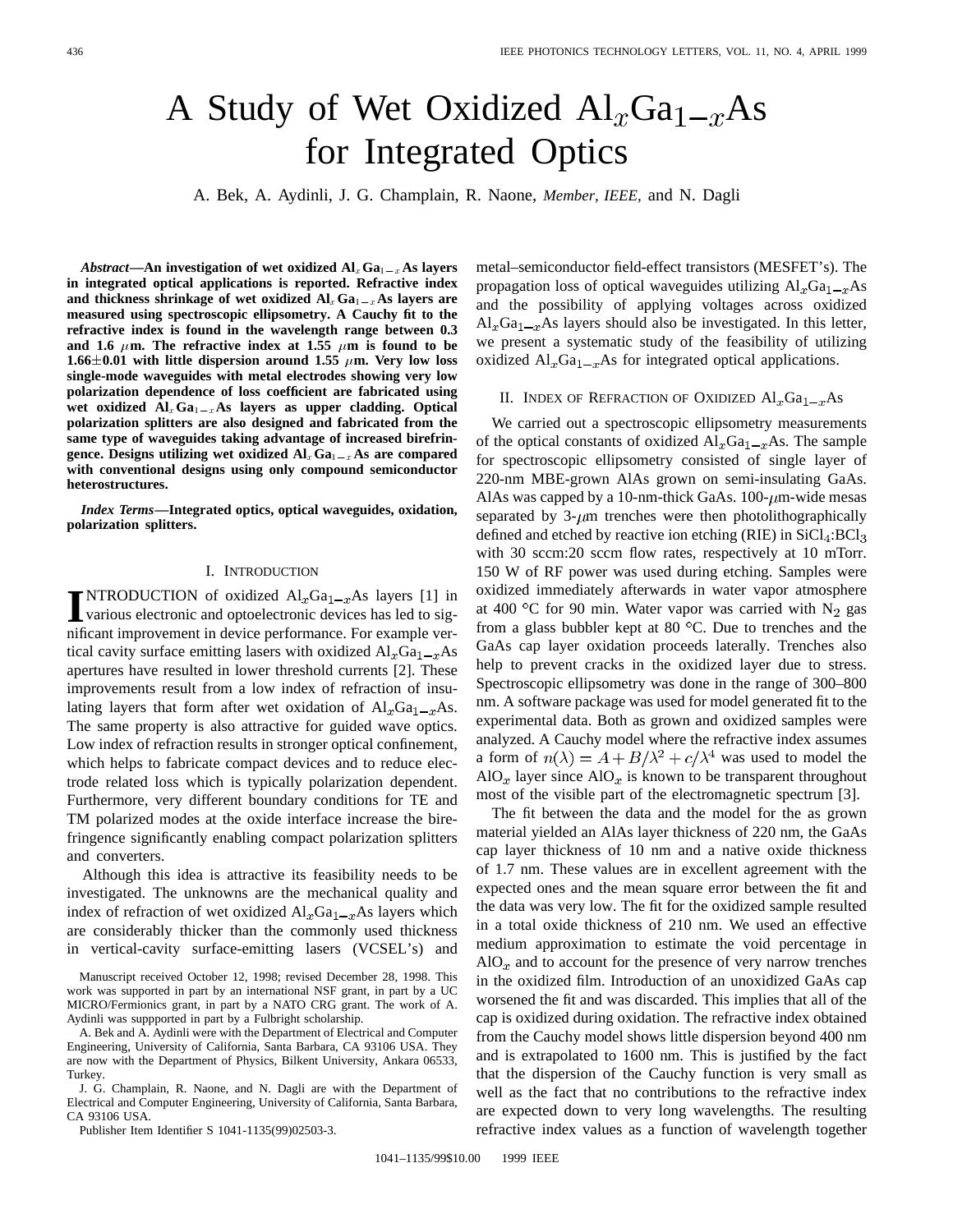

Fig. 1. Measured refractive index of oxidized AlAs as a function of wavelength. Inset shows the parameters used to fit the data to the Cauchy formula for the index of refraction.

with the Cauchy parameters A, B, and C are shown in Fig. 1. It is possible to find slightly different index and thickness fits to the measured data by modeling. The least mean-square error (mse) was lowest for the given fits, although it was somewhat larger compared to the fit for the as grown sample. This could be due to the inhomogenieties in the oxidized layer and the interface with the substrate. We find that the refractive index is  $1.66 \pm 0.01$  at 1550 nm. This number is in good agreement with the reported measured values at 632 nm [3] and 980 nm [4]. If we assume that all of the top layer including the cap and the native oxide is still present in an oxidized state on the  $AIO_x$  layer, we find a shrinkage of 9%. The void percentage estimated using effective medium approximation was about 5%.

### III. LOW-LOSS OPTICAL WAVEGUIDES WITH ELECTRODES

Metal electrodes in close proximity to optical waveguides lead to excess optical propagation loss, in particular for a TM mode, due to efficient coupling between TM polarized light and surface plasmons in a metal [5]. While polarization dependent optical loss due to metal electrodes has been used to fabricate various types of polarization dependent optical devices [5], it has also hindered progress in polarization independent devices. One solution to the problem is to increase the semiconductor cladding layer thickness under the metal electrode. However, this may increase the upper layer cladding thickness significantly requiring excessive epitaxial growth time, excess applied voltage and planarization problems during fabrication. Another possibility is to introduce a low index material under the metal electrode to effectively attenuate the field before it reaches the electrode. In this work we use an oxidized  $Al_xGa_{1-x}As$  layer under the metal electrode. This approach reduces the loss and its polarization dependence while increasing the birefringence.

A schematic of the waveguides used in this work is given in Fig. 2. All epitaxial layers are undoped and grown by MBE. On these layers rib waveguides are fabricated using the same RIE and wet oxidation described earlier. Finally, after wet oxidation Ti–Pt–Au (20 nm/50 nm/500 nm) electrodes are



Fig. 2. Cross-sectional schematics of the waveguides and top view schematic of the directional coupler polarization splitters studied in this letter.

TABLE I TE AND TM LOSS COEFFICIENTS AND FACET REFLECTIVITIES OF THE WAVEGUIDES SHOWN IN FIG. 2

|                 | <b>TE Loss</b><br>Coefficient | <b>TM</b> Loss<br>Coefficient | TE Facet<br>Reflectivity | <b>TM</b> Facet<br>Reflectivity |
|-----------------|-------------------------------|-------------------------------|--------------------------|---------------------------------|
| WG1             | $3.7$ dB/cm                   | $6.0$ dB/cm                   | 0.31                     | 0.23                            |
| WG <sub>2</sub> | $0.6$ dB/cm                   | $1.0$ dB/cm                   | 0.33                     | 0.23                            |
| WG3             | $1.5$ dB/cm                   | $2.1$ dB/cm                   | 0.31                     | 0.23                            |

e-beam deposited on the ribs using liftoff. High Al content for the core and the upper cladding was chosen to minimize possible stress upon oxidation of the top most cladding layer.

Propagation loss and the facet reflectivity of the rib waveguides are measured using the Fabry–Perot (FP) resonance and sequential cleaving method using the  $1.55-\mu m$  output of a DFB laser. Starting length of the waveguides was 9 mm and they were cleaved into two different lengths of 6 and 3 mm. A polarization controller was used at the input. The output was collected by a  $20 \times$  objective lens and imaged onto a camera through a polarization analyzer to confirm the correct polarization of the optical waveguide mode. A Ge detector replacing the camera was used to measure the output intensity as a function of the output wavelength. All waveguides were found to be single mode.

The results are shown in Table I. The facet reflectivity for all structures is in agreement within 3% with both existing experimental data and theoretical predictions. The loss results clearly show that  $0.4-\mu m$  Al<sub>0.98</sub>Ga<sub>0.2</sub>As layer is not thick enough to reduce the field amplitude to insignificant level at the metal electrode interface. As a result the WG1 loss coefficient is 3.7 and 6.0 dB/cm for TE and TM modes, respectively. This is especially high for TM mode as expected. On the other hand, the waveguide with oxidized  $\text{Al}_{0.98}\text{Ga}_{0.2}\text{As}$ top most cladding (WG2) has dramatically lower propagation loss due to the fact that lower index of refraction of oxidized  $\text{Al}_{0.98}\text{Ga}_{0.2}\text{As}$  significantly reduces the evanescent field of the propagating light on the metal electrode. The measured loss coefficients of 0.6 and 1.0 dB/cm for TE and TM polarizations,